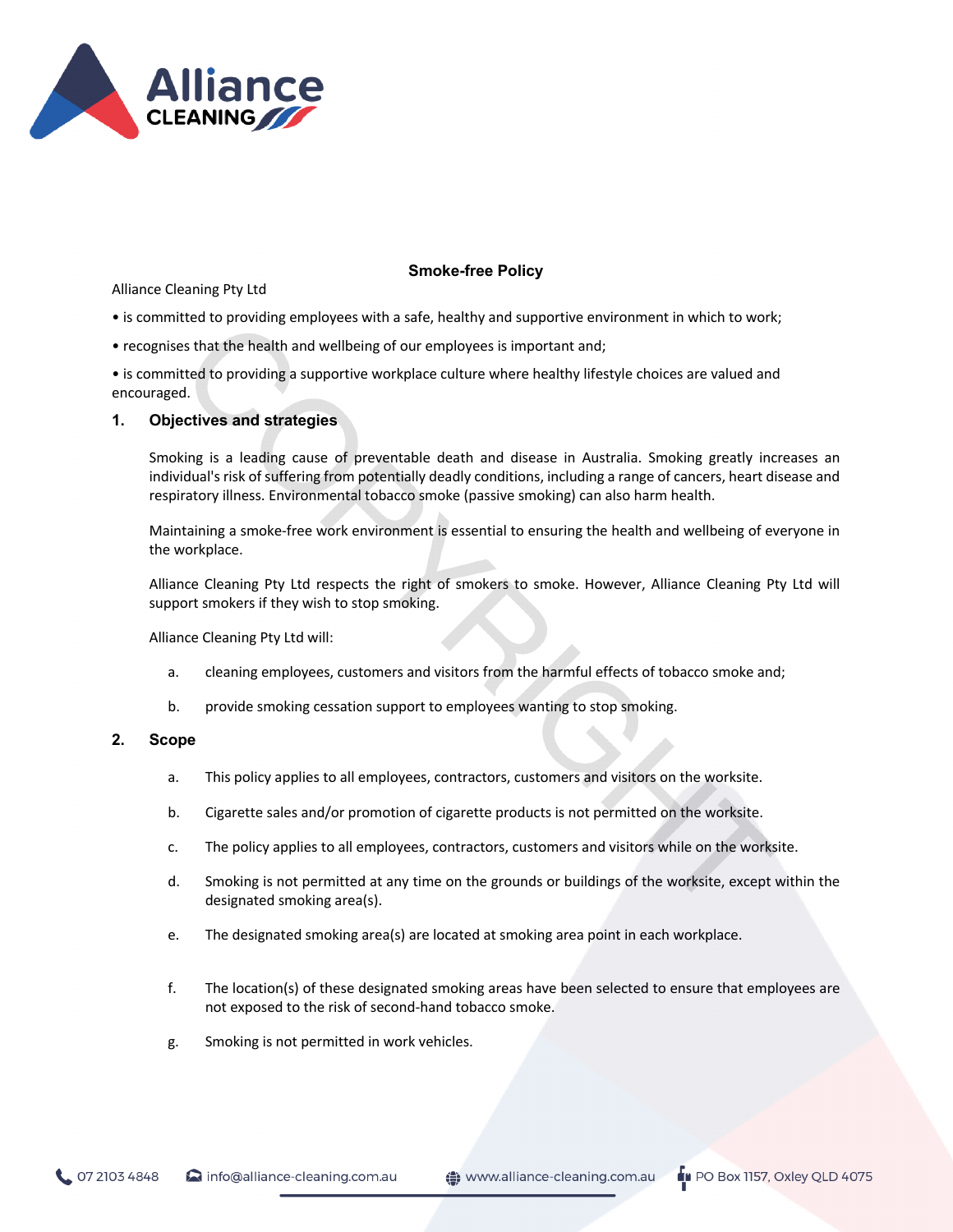

# **3. Compliance measures**

- a. All employees and other persons are expected to comply with the requirements of this policy.
- b. Managers and supervisors are responsible for encouraging compliance with this policy.
- c. All employees are responsible for ensuring visitors comply with this policy.
- d. All visitors who smoke on the premises are to be informed of the policy and politely requested to extinguish their cigarette. Repeated breaches should be reported to managers for further action.
- e. Contractors should be advised of the policy and asked to extinguish their cigarette.
- f. Employees who breach the policy will initially be counselled by their supervisor. The supervisor will reinforce occupational health and safety obligations, and the health effects of passive smoking on coworkers. The employee will be informed of the smoking cessation or withdrawal management support available for employees, and how to access these resources. Formal disciplinary action in line with workplace procedures will occur for repeated breaches of the policy.

#### **4. Expectation of employees**

Employees are expected to:

- a. participate in the implementation of this policy;
- b. comply with the requirements of this policy;
- c. inform those entering the worksite of this policy
- d. ensure that additional cigarette breaks (beyond award rest breaks) are taken in their own time;
- e. request that any visitors, customers or contractors smoking on site extinguish their cigarette and;
- f. report to managers any instances of exposure to environmental tobacco smoke.

#### **5. Communication**

Alliance Cleaning Pty Ltd will ensure that:

- a. all employees receive a copy of this policy during the induction process;
- b. this policy is easily accessible by all members of the organisation;
- c. employees are informed when a particular activity aligns with this policy;
- d. employees are empowered to actively contribute and provide feedback to this policy and;
- e. employees are notified of all changes to this policy.